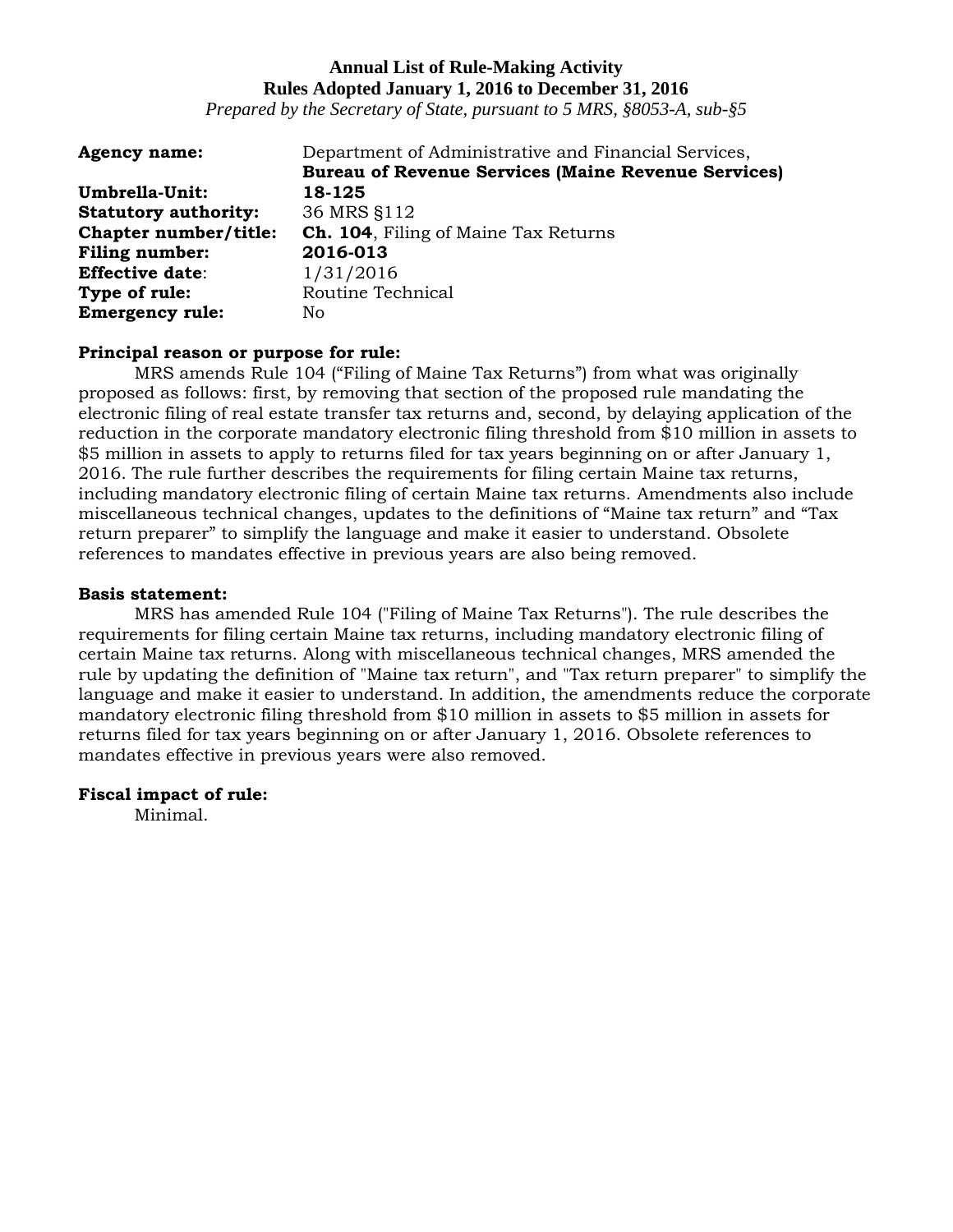*Prepared by the Secretary of State, pursuant to 5 MRS, §8053-A, sub-§5*

| <b>Agency name:</b>         | Department of Administrative and Financial Services,       |
|-----------------------------|------------------------------------------------------------|
|                             | <b>Bureau of Revenue Services (Maine Revenue Services)</b> |
| Umbrella-Unit:              | 18-125                                                     |
| <b>Statutory authority:</b> | 36 MRS §576                                                |
| Chapter number/title:       | <b>Ch. 202</b> , Tree Growth Tax Law Valuations - 2016     |
| <b>Filing number:</b>       | 2016-085                                                   |
| <b>Effective date:</b>      | 5/10/2016                                                  |
| Type of rule:               | Routine Technical                                          |
| <b>Emergency rule:</b>      | No.                                                        |

#### **Principal reason or purpose for rule:**

There is a statutory requirement that each year the State Tax Assessor determine the 100% valuation for an acre of forestland, according to forest type (softwood, mixed wood or hardwood) by economic region for parcels classified under the Tree Growth Law. The State Tax Assessor must certify his determination and transmit rules to the municipal assessors of each municipality with forestland therein on or before April 1, of each year.

#### **Basis statement:**

Amended Rule 202 provides updated valuation rates for each forest type by region. 36 MRS §576 requires the State Tax Assessor to establish annually by rule current use valuations for classified forestlands after considering area timber stumpage sales during previous calendar years. Taxpayers with land classified under Tree Growth Tax Law and municipal assessors require guidance in appropriate valuation of forestland based on representative proportions of forest growth and products generated.

#### **Fiscal impact of rule:**

Annual establishment of valuations produces no additional cost to the State. The anticipated FY 2016-17 amount appropriated to reimburse anticipated municipal claims for "taxes lost" due to the use of Tree Growth Valuations on classified forestland is \$7,600,000.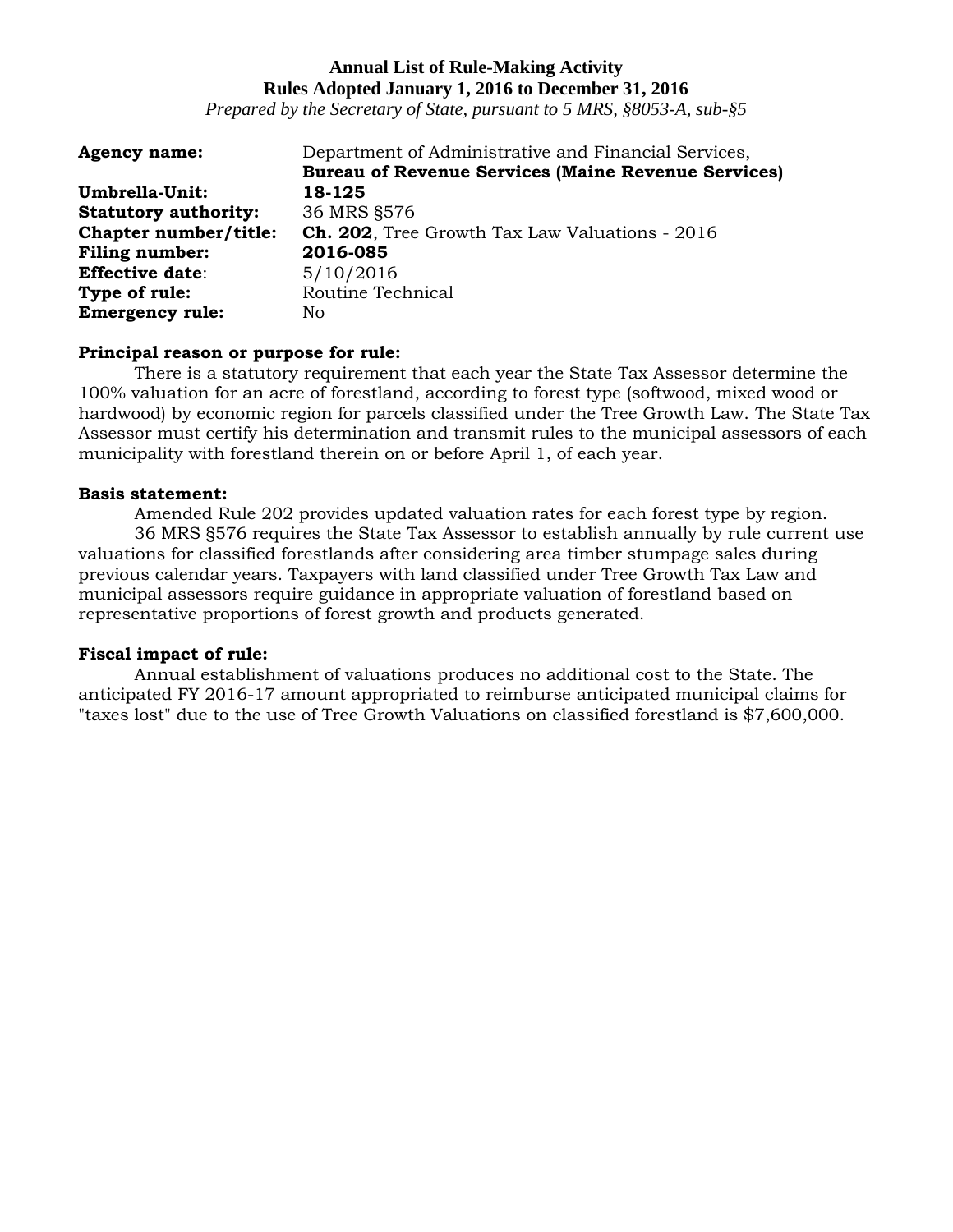*Prepared by the Secretary of State, pursuant to 5 MRS, §8053-A, sub-§5*

| <b>Agency name:</b>         | Department of Administrative and Financial Services,       |
|-----------------------------|------------------------------------------------------------|
|                             | <b>Bureau of Revenue Services (Maine Revenue Services)</b> |
| Umbrella-Unit:              | 18-125                                                     |
| <b>Statutory authority:</b> | 36 MRS §112                                                |
| Chapter number/title:       | Ch. 603, Maine Estate Tax after 2012                       |
| <b>Filing number:</b>       | 2016-095                                                   |
| <b>Effective date:</b>      | 5/24/2016                                                  |
| Type of rule:               | Routine Technical                                          |
| <b>Emergency rule:</b>      | No                                                         |

#### **Principal reason or purpose for rule:**

Maine Revenue Services (MRS) amends Rule 603 ("Maine Estate Tax After 2012"). The rule explains in further detail the estate tax laws of the State of Maine for estates of decedents dying on or after January 1, 2013. In addition to miscellaneous technical changes, MRS is amending an incorrect section reference to the *Internal Revenue Code*.

#### **Basis statement:**

Maine Revenue Services (MRS) has amended Rule 603 ("Maine Estate Tax After 2012"). The rule explains in further detail the estate tax laws of the State of Maine for estates of decedents dying on or after January 1, 2013. In addition to miscellaneous technical changes, MRS amended an incorrect section reference to the *Internal Revenue Code*. A copy of the rule can be found on the MRS website at [http://www.maine.gov/revenue/rules/homepage.html.](http://www.maine.gov/revenue/rules/homepage.html)

#### **Fiscal impact of rule:**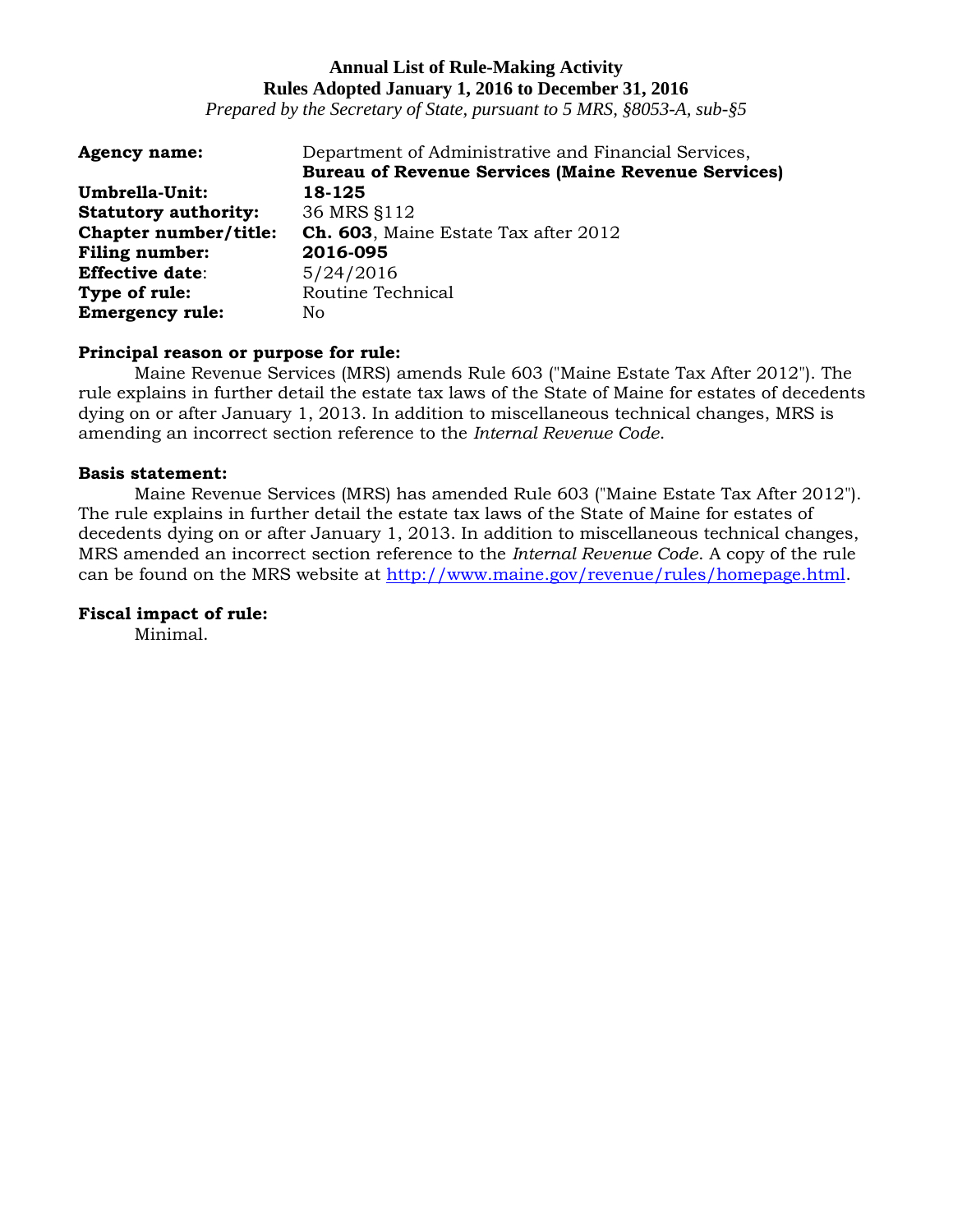*Prepared by the Secretary of State, pursuant to 5 MRS, §8053-A, sub-§5*

| <b>Agency name:</b>         | Department of Administrative and Financial Services,       |
|-----------------------------|------------------------------------------------------------|
|                             | <b>Bureau of Revenue Services (Maine Revenue Services)</b> |
| Umbrella-Unit:              | 18-125                                                     |
| <b>Statutory authority:</b> | 36 MRS §112                                                |
| Chapter number/title:       | <b>Ch. 104.</b> Filing of Maine Tax Returns                |
| <b>Filing number:</b>       | 2016-164                                                   |
| <b>Effective date:</b>      | 10/8/2016                                                  |
| Type of rule:               | Routine Technical                                          |
| <b>Emergency rule:</b>      | No                                                         |

#### **Principal reason or purpose for rule:**

*(See Basis Statement)*

#### **Basis statement:**

MRS has amended Rule 104 ("Filing of Maine Tax Returns"). The rule describes the requirements for filing certain Maine tax returns, including mandatory electronic filing of certain Maine tax returns. Along with miscellaneous technical changes, MRS amended definitions in the rule by: adding "business trust" to the definition of Person; amending the definition of Software Developer to include a person that develops computer generated forms used in connection with unemployment compensation laws; and removing an obsolete reference to the lowest individual income tax bracket in the definition of Threshold Amount. MRS also removed Section .03(3) as the waiver provisions are provided elsewhere in the rule. A copy of the rule can be found on the MRS website at <http://www.maine.gov/revenue/rules/homepage.html> .

**Fiscal impact of rule:**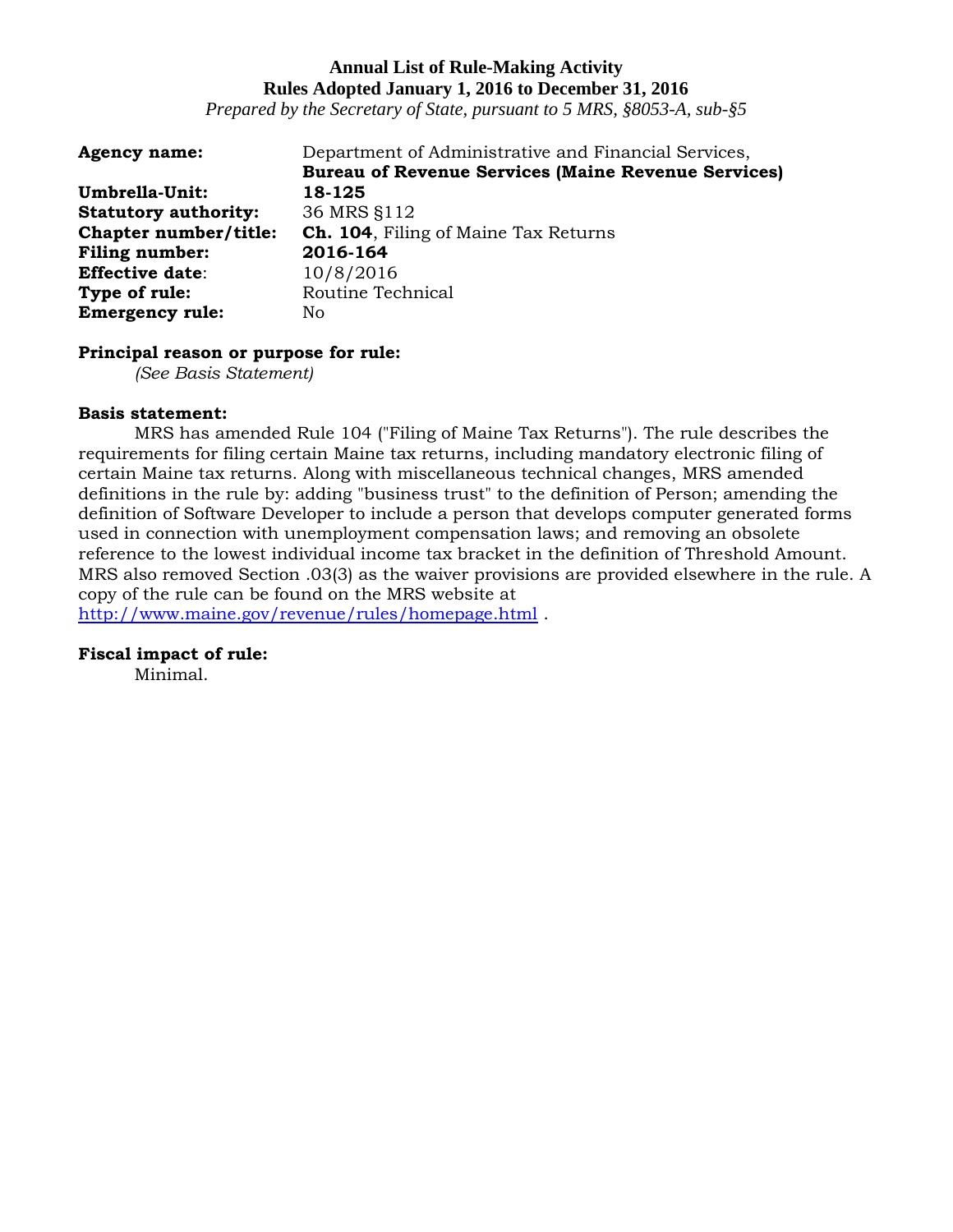*Prepared by the Secretary of State, pursuant to 5 MRS, §8053-A, sub-§5*

| <b>Agency name:</b>         | Department of Administrative and Financial Services,       |
|-----------------------------|------------------------------------------------------------|
|                             | <b>Bureau of Revenue Services (Maine Revenue Services)</b> |
| Umbrella-Unit:              | 18-125                                                     |
| <b>Statutory authority:</b> | 36 MRS §112                                                |
| Chapter number/title:       | <b>Ch. 803</b> , Withholding Tax Reports and Payments      |
| <b>Filing number:</b>       | 2016-165                                                   |
| <b>Effective date:</b>      | 10/8/2016                                                  |
| Type of rule:               | Routine Technical                                          |
| <b>Emergency rule:</b>      | No                                                         |

#### **Principal reason or purpose for rule:**

*(See Basis Statement)*

#### **Basis statement:**

MRS has amended Rule 803 ("Withholding Tax Reports and Payments"). The rule identifies income subject to Maine withholding and prescribes the methods for determining the amount of Maine income tax to be withheld. It also explains the related reporting requirements. MRS has moved the filing due date for pass-through entity withholding returns from April 30th to March 15th following the end of the calendar year. This change is based on changes at the federal level and is effective for tax periods beginning on or after January 1, 2016. MRS also updated references to Maine individual income tax rates based on recently enacted legislation. In addition, miscellaneous technical changes such as changing references to employee and employer to payee and payer, respectively, and removing references to Form 941/ClME were made. A copy of the rule can be found on the MRS website at <http://www.maine.gov/revenue/rules/homepage.html> .

#### **Fiscal impact of rule:**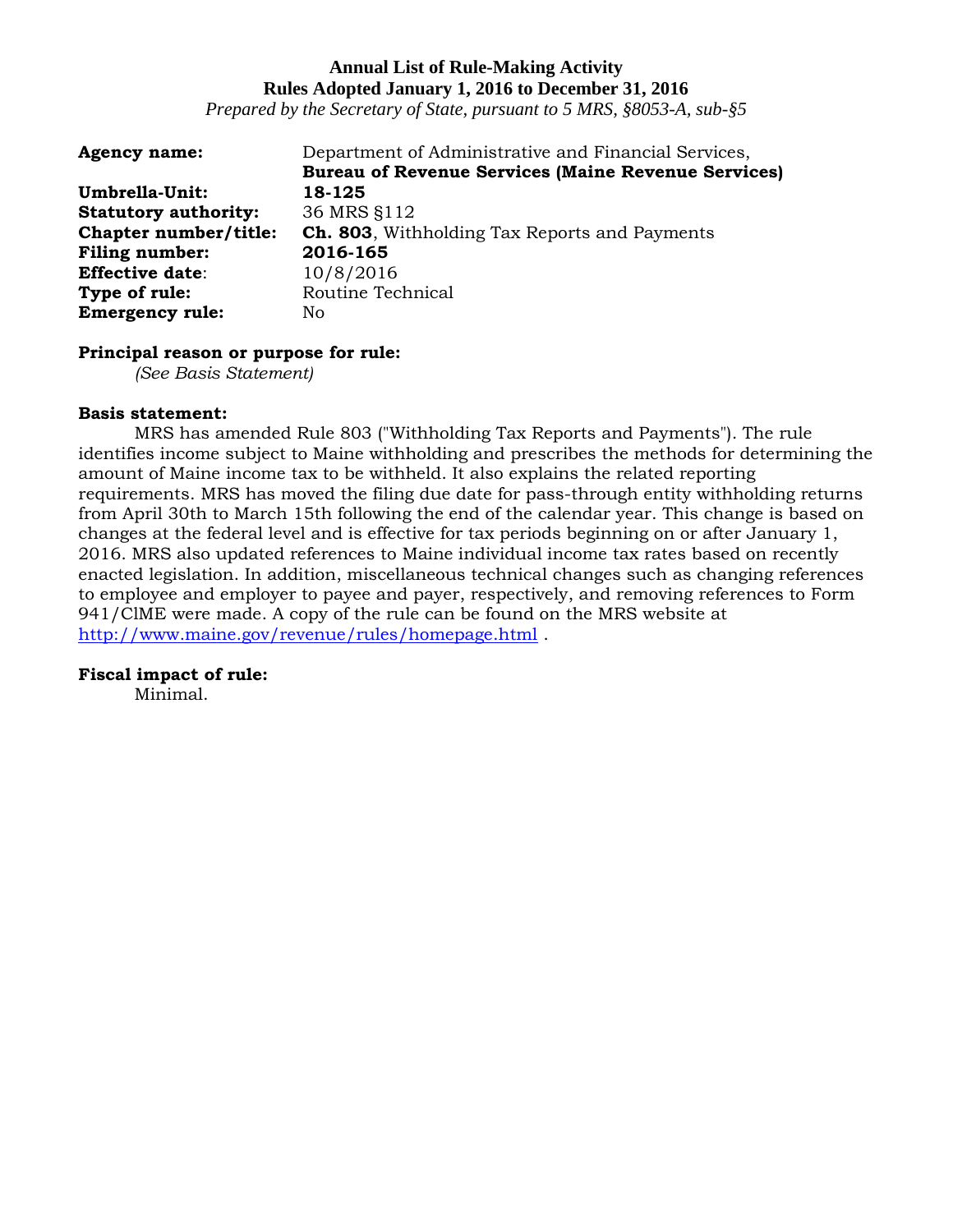*Prepared by the Secretary of State, pursuant to 5 MRS, §8053-A, sub-§5*

| <b>Agency name:</b>         | Department of Administrative and Financial Services,               |
|-----------------------------|--------------------------------------------------------------------|
|                             | <b>Bureau of Revenue Services (Maine Revenue Services)</b>         |
| Umbrella-Unit:              | 18-125                                                             |
| <b>Statutory authority:</b> | 36 MRS SS 112, 1754-B                                              |
| Chapter number/title:       | <b>Ch. 301</b> , Sales for Resale and Sales of Packaging Materials |
| Filing number:              | 2016-176                                                           |
| <b>Effective date:</b>      | 10/19/2016                                                         |
| Type of rule:               | Routine Technical                                                  |
| <b>Emergency rule:</b>      | No                                                                 |

### **Principal reason or purpose for rule:**

Maine Revenue Services is adopting amendments to Rule 301 in order to update it. The changes will have no substantive impact on taxpayers. This is routine annual rule-making.

### **Basis statement:**

The statutory authority for amending Rule 301 is Title 36 MRS §§ 112 and 1754-B. This is not major substantive rule-making.

# **Fiscal impact of rule:**

 $N/\overline{A}$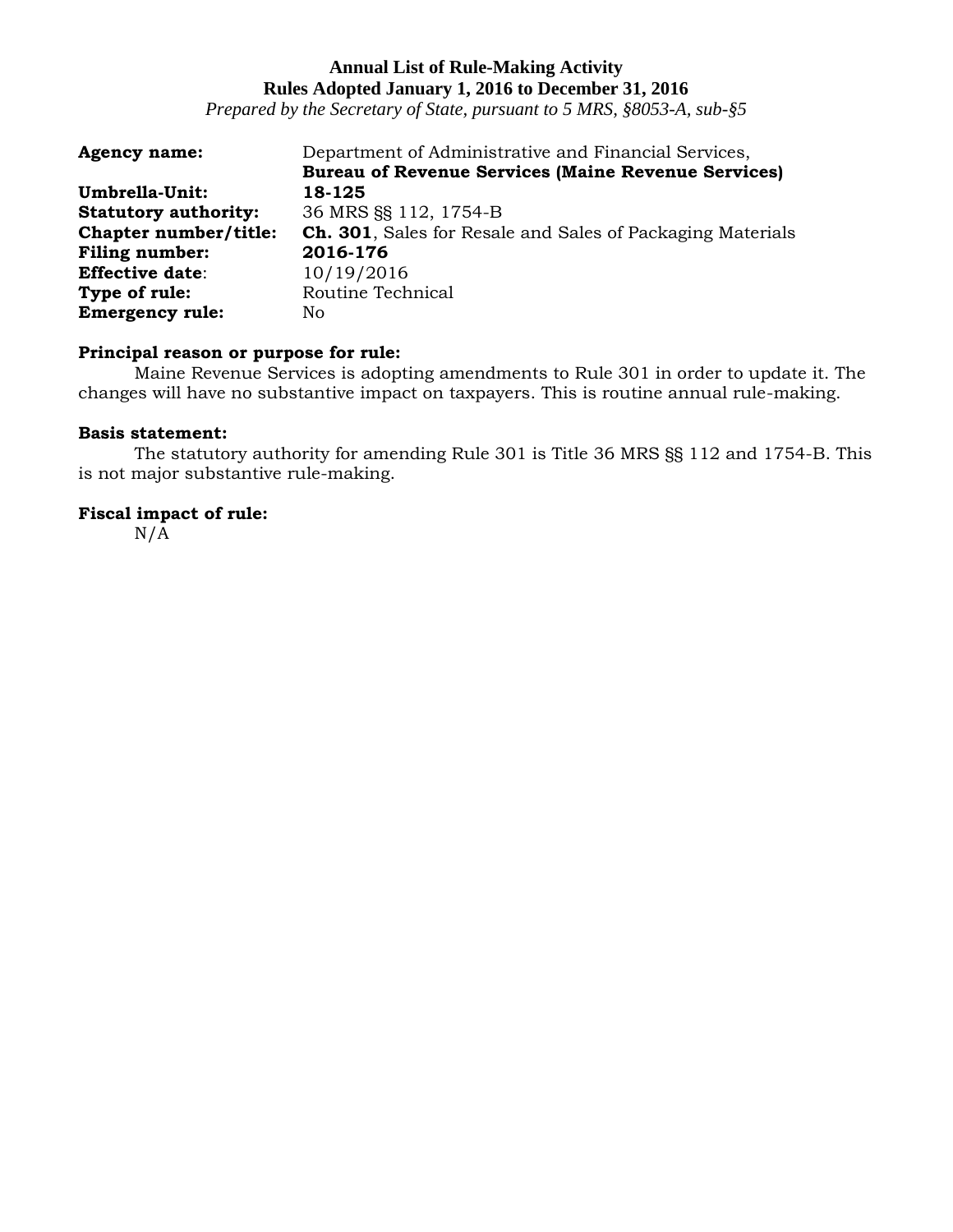*Prepared by the Secretary of State, pursuant to 5 MRS, §8053-A, sub-§5*

| <b>Agency name:</b>         | Department of Administrative and Financial Services,<br><b>Bureau of Revenue Services (Maine Revenue Services)</b> |
|-----------------------------|--------------------------------------------------------------------------------------------------------------------|
| Umbrella-Unit:              | 18-125                                                                                                             |
| <b>Statutory authority:</b> | 36 MRS §112                                                                                                        |
| Chapter number/title:       | Ch. 308, Direct Pay Permits                                                                                        |
| <b>Filing number:</b>       | 2016-177                                                                                                           |
| <b>Effective date:</b>      | 10/19/2016                                                                                                         |
| Type of rule:               | Routine Technical                                                                                                  |
| <b>Emergency rule:</b>      | No                                                                                                                 |

### **Principal reason or purpose for rule:**

Maine Revenue Services is adopting amendments to Rule 308 in order to update it. The changes will not result in any substantive change for taxpayers. This is routine annual rulemaking.

### **Basis statement:**

The statutory authority for amending Rule 308 is Title 36 MRS §112. This is not major substantive rule-making.

### **Fiscal impact of rule:**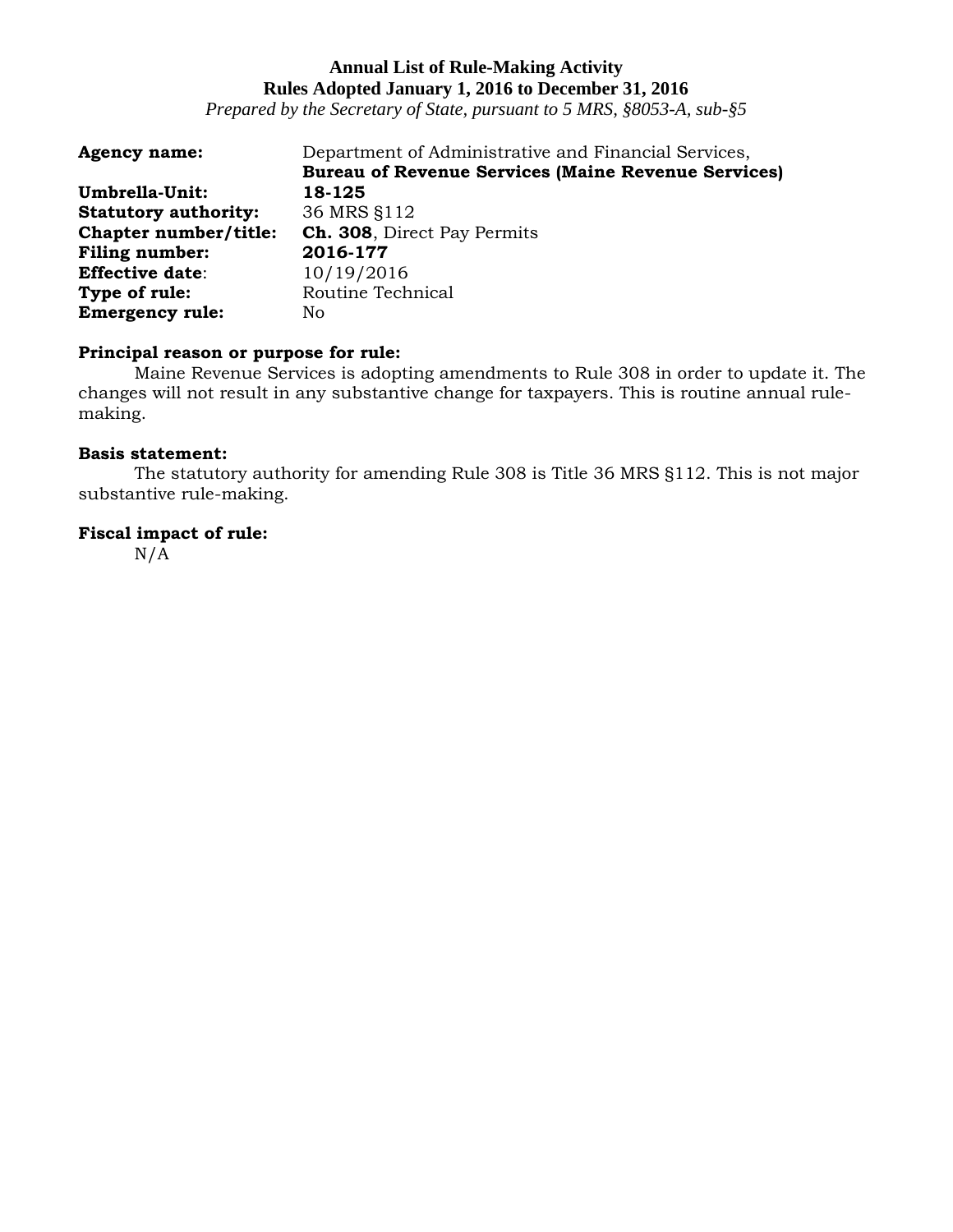*Prepared by the Secretary of State, pursuant to 5 MRS, §8053-A, sub-§5*

| <b>Agency name:</b>         | Department of Administrative and Financial Services,                     |
|-----------------------------|--------------------------------------------------------------------------|
|                             | <b>Bureau of Revenue Services (Maine Revenue Services)</b>               |
| Umbrella-Unit:              | 18-125                                                                   |
| <b>Statutory authority:</b> | 36 MRS §§ 112, 2906                                                      |
| Chapter number/title:       | <b>Ch. 504</b> (Repeal), Shrinkage Allowance for Retail Gasoline Dealers |
| <b>Filing number:</b>       | 2016-178                                                                 |
| <b>Effective date:</b>      | 10/19/2016                                                               |
| Type of rule:               | Routine Technical                                                        |
| <b>Emergency rule:</b>      | No                                                                       |

# **Principal reason or purpose for rule:**

The rule is unnecessary, since everything addressed in the rule is covered by the relevant statute (36 MRS §2906). Repealing the rule will result in no change whatsoever in Maine Revenue Services policy and practice regarding gasoline shrinkage allowances.

### **Basis statement:**

The statutory authority for repealing Rule 504 is Title 36 MRS §112. This is not major substantive rule-making.

### **Fiscal impact of rule:**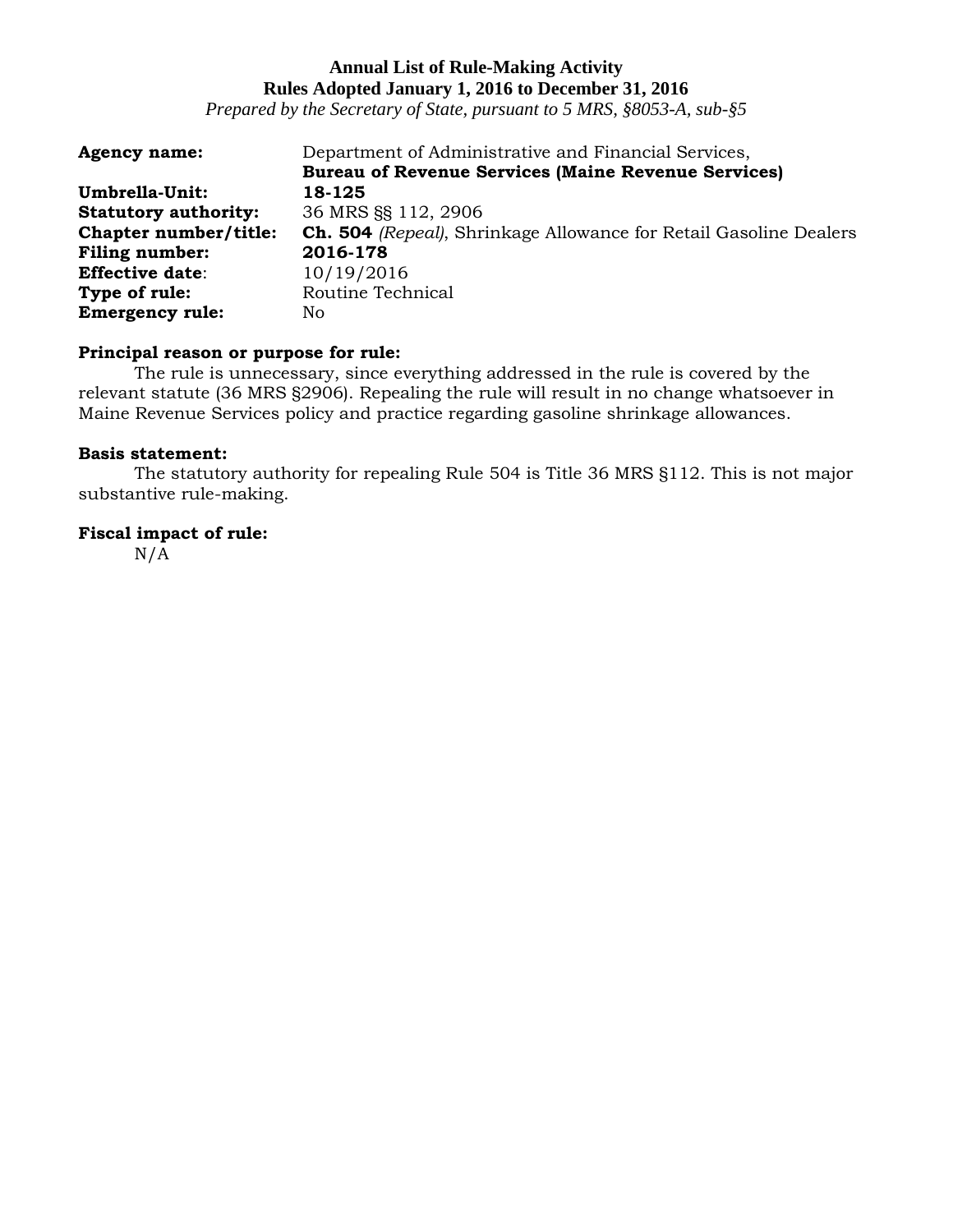*Prepared by the Secretary of State, pursuant to 5 MRS, §8053-A, sub-§5*

| <b>Agency name:</b>         | Department of Administrative and Financial Services,       |
|-----------------------------|------------------------------------------------------------|
|                             | <b>Bureau of Revenue Services (Maine Revenue Services)</b> |
| Umbrella-Unit:              | 18-125                                                     |
| <b>Statutory authority:</b> | 36 MRS §112                                                |
| Chapter number/title:       | <b>Ch. 703</b> (Repeal), Exempt Sales of Cigarettes        |
| <b>Filing number:</b>       | 2016-179                                                   |
| <b>Effective date:</b>      | 10/19/2016                                                 |
| Type of rule:               | Routine Technical                                          |
| <b>Emergency rule:</b>      | No.                                                        |

### **Principal reason or purpose for rule:**

Maine Revenue Services is repealing this rule as it is unnecessary and obsolete. Repeal will have no impact whatsoever on cigarette distributors, cigarette wholesales, or any other taxpayers.

### **Basis statement:**

The statutory authority for repealing Rule 504 is Title 36 MRS §112. This is not major substantive rule-making.

### **Fiscal impact of rule:**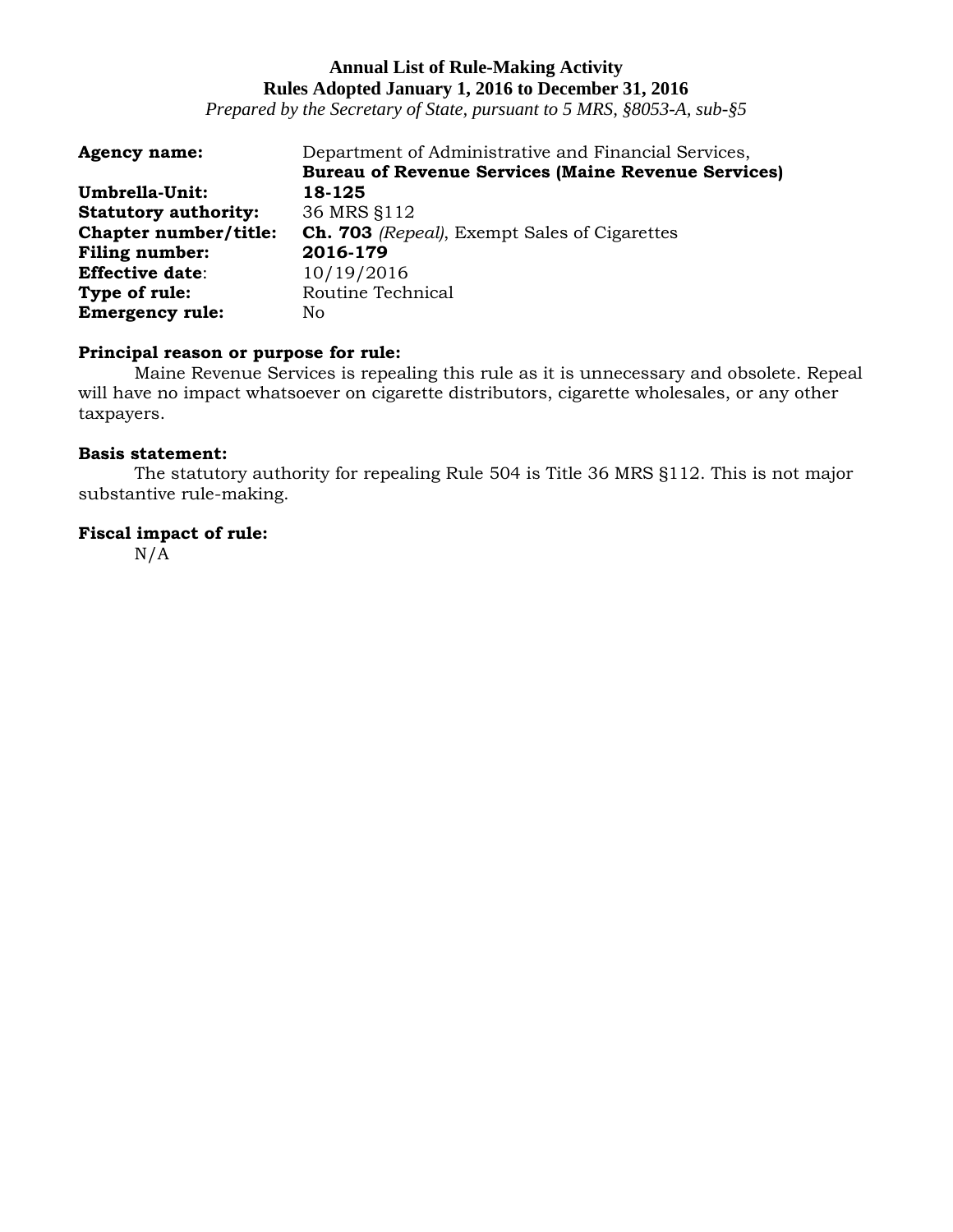*Prepared by the Secretary of State, pursuant to 5 MRS, §8053-A, sub-§5*

| <b>Agency name:</b>         | Department of Administrative and Financial Services,       |
|-----------------------------|------------------------------------------------------------|
|                             | <b>Bureau of Revenue Services (Maine Revenue Services)</b> |
| Umbrella-Unit:              | 18-125                                                     |
| <b>Statutory authority:</b> | 36 MRS SS 310-314                                          |
| Chapter number/title:       | Ch. 205, Certification of Assessors                        |
| <b>Filing number:</b>       | 2016-188                                                   |
| <b>Effective date:</b>      | 11/12/2016                                                 |
| Type of rule:               | Routine Technical                                          |
| <b>Emergency rule:</b>      | No                                                         |

#### **Principal reason or purpose for rule:**

Rule 205 (Certification of Assessors) is being amended to expand the levels of assessor certification to recognize advanced professional education and make other, housekeeping, changes. Certification and the continuing education of property tax assessors in the State of Maine is the responsibility of the State Tax Assessor. This rule governs the nature and content of the certification examinations as well as the enforcement of the continuing education requirements required under 36 MRS §311.

#### **Basis statement:**

Amended Rule 205 ("Certification of Assessors") governs the nature and content of assessor certification examinations as well as the enforcement of the continuing education requirements required under 36 MRS §311.

The amendment expands the levels of assessor certification to recognize advanced professional education and make other, housekeeping, changes. Certification and the continuing education of property tax assessors in the State of Maine is the responsibility of the State Tax Assessor.

#### **Fiscal impact of rule:**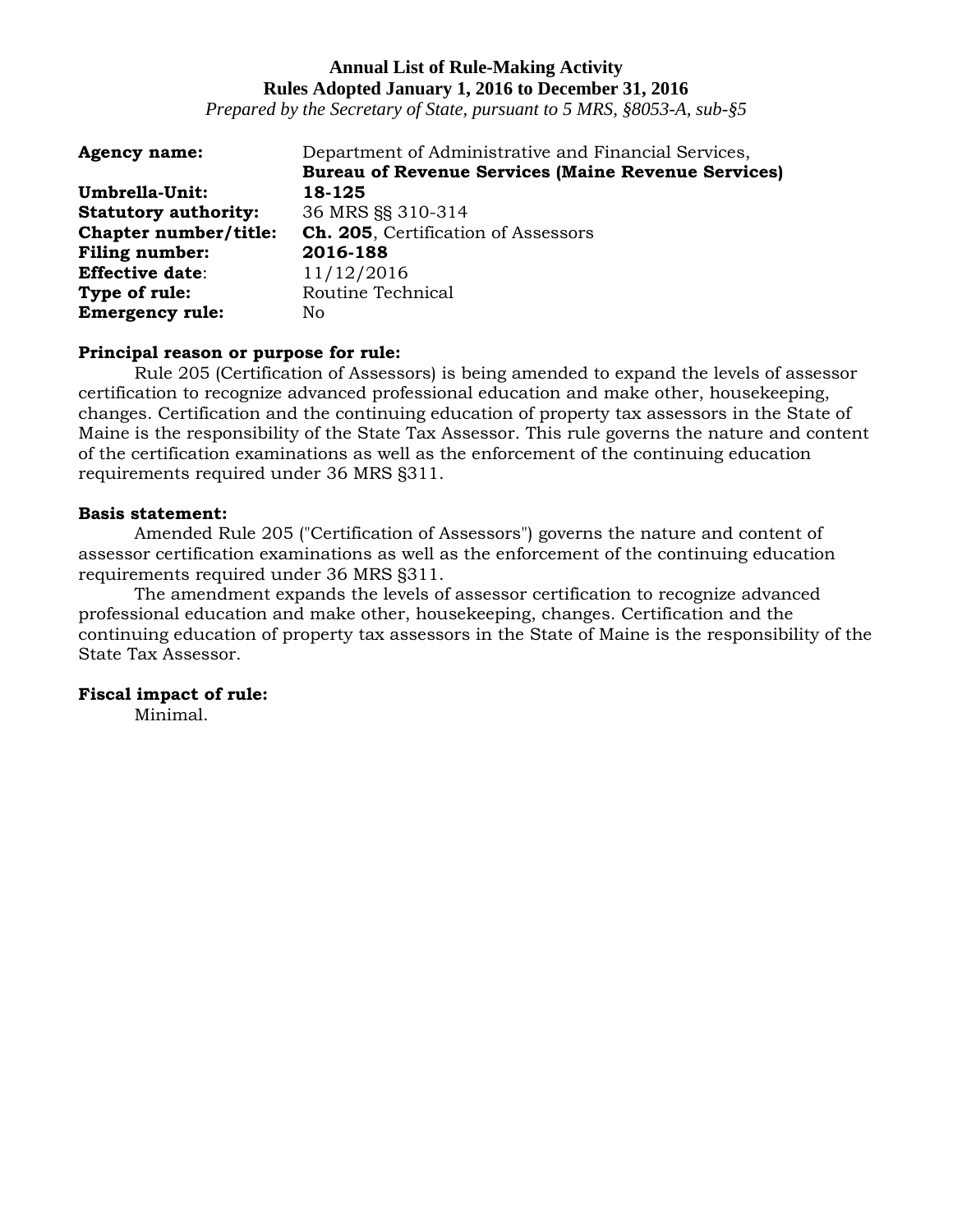*Prepared by the Secretary of State, pursuant to 5 MRS, §8053-A, sub-§5*

| <b>Agency name:</b>         | Department of Administrative and Financial Services,       |
|-----------------------------|------------------------------------------------------------|
|                             | <b>Bureau of Revenue Services (Maine Revenue Services)</b> |
| Umbrella-Unit:              | 18-125                                                     |
| <b>Statutory authority:</b> | 36 MRS §§ 112, 2018                                        |
| Chapter number/title:       | Ch. 324 (Repeal), ConnectME Tax Reimbursements             |
| <b>Filing number:</b>       | 2016-189                                                   |
| <b>Effective date:</b>      | 11/12/2016                                                 |
| Type of rule:               | Routine Technical                                          |
| <b>Emergency rule:</b>      | No.                                                        |

# **Principal reason or purpose for rule:**

Maine Revenue Services repeals this rule as it is unnecessary and obsolete. It pertains to the administration of ConnectME tax reimbursements pursuant to 36 MRS §2018, which was repealed several years ago. Repeal of the rule will have no impact whatsoever on any Maine taxpayers.

#### **Basis statement:**

The statutory authority for repealing Rule 324 is Title 36 MRS §112. This is not major substantive rule-making.

# **Fiscal impact of rule:**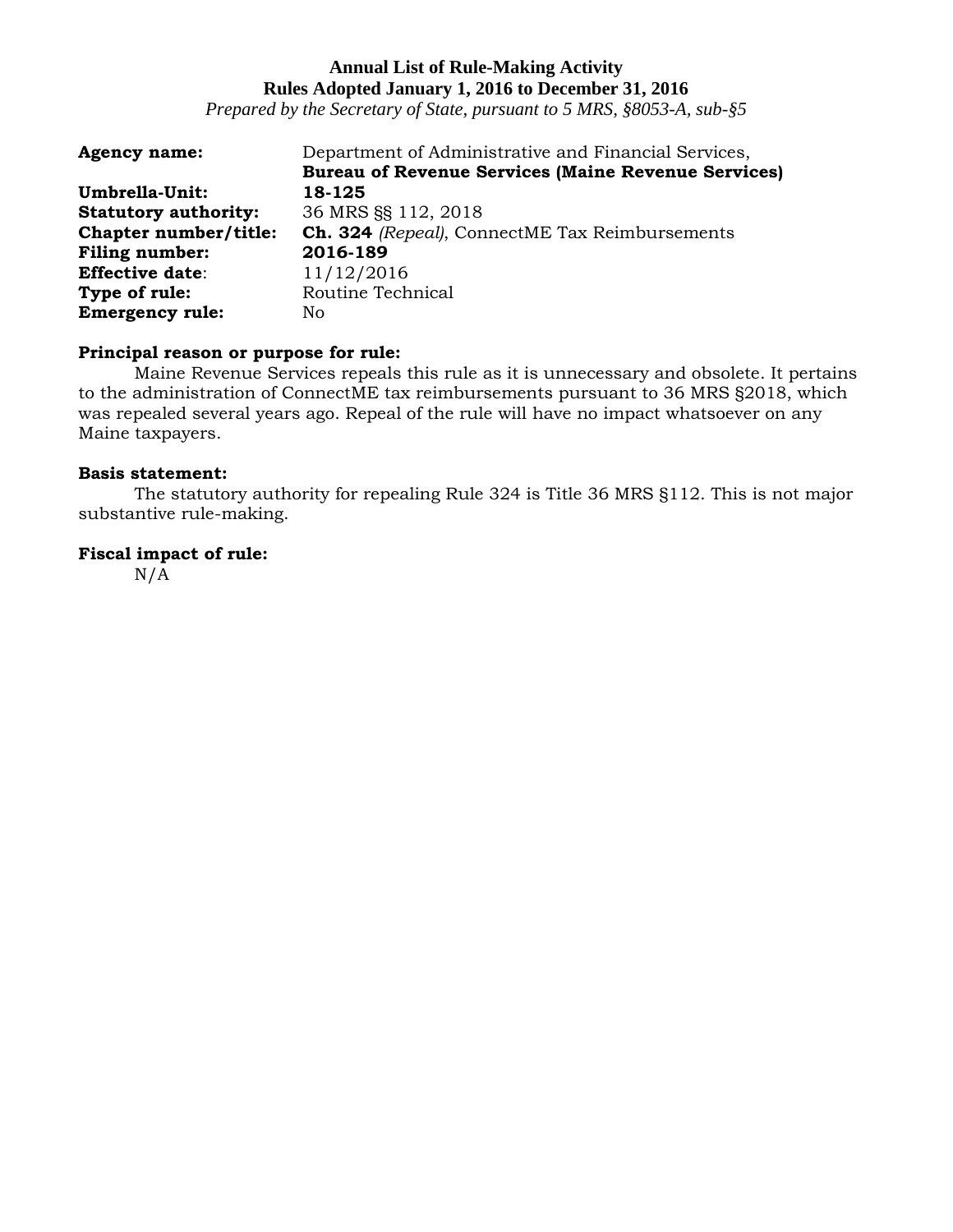*Prepared by the Secretary of State, pursuant to 5 MRS, §8053-A, sub-§5*

| <b>Agency name:</b>         | Department of Administrative and Financial Services,<br>Bureau of Alcoholic Beverages and Lottery Operations /<br><b>Maine State Liquor and Lottery Commission</b> |
|-----------------------------|--------------------------------------------------------------------------------------------------------------------------------------------------------------------|
| Umbrella-Unit:              | 18-553                                                                                                                                                             |
| <b>Statutory authority:</b> | 8 MRS §§ 372 sub-§2 ¶I, 374                                                                                                                                        |
| Chapter number/title:       | Ch. 20, Powerball Rules                                                                                                                                            |
| <b>Filing number:</b>       | 2016-086                                                                                                                                                           |
| <b>Effective date:</b>      | 7/2/2016                                                                                                                                                           |
| Type of rule:               | Routine Technical                                                                                                                                                  |
| <b>Emergency rule:</b>      | No.                                                                                                                                                                |

#### **Principal reason or purpose for rule:**

To conform to the procedures for the operation of the multi-jurisdictional lottery game Powerball in Maine as required by the Multi State Lottery Association. These rules will allow Maine to continue to sell the Powerball game.

### **Basis statement:**

This amendment updates the existing rules governing the jackpot draw game Powerball. This amendment is establishing a new Grand Prize Carry Forward Pool within the Multistate Lottery Association (MUSL) that its members including Maine will contribute to and utilize to fund starting Powerball jackpots. Under this amended rule, when an actual jackpot is supported, based on the accumulation of funds in the Grand Prize Pool, exceeds \$300 million annuity value, an additional set-aside goes into effect. Up to 10% of sales for MUSL members will be used to fund a Grand Prize Carry Forward Pool. When an actual jackpot is supported, based on the accumulation of funds in the Grand Prize Pool, exceeds \$800 million annuity value, an increased set-aside goes into effect. Up to 20% of sales for MUSL members will be used to fund a Grand Prize Carry Forward Pool. If funds are available in the Grand Prize Carry Forward Pool, they will be used to supplement the funds in the Grand Prize Pool for the starting jackpot, such that the total Grand Prize Pool is sufficient to fund a \$40 million annuity on the first drawing. If the MUSL Grand Prize Carry Forward Pool exceeds a balance of \$199 million prior to a drawing, the Grand Prize Carry Forward Pool set-asides will cease until such time as the Grand Prize Carry Forward Pool drops below \$199 million.

### **Fiscal impact of rule:**

There is no known fiscal impact.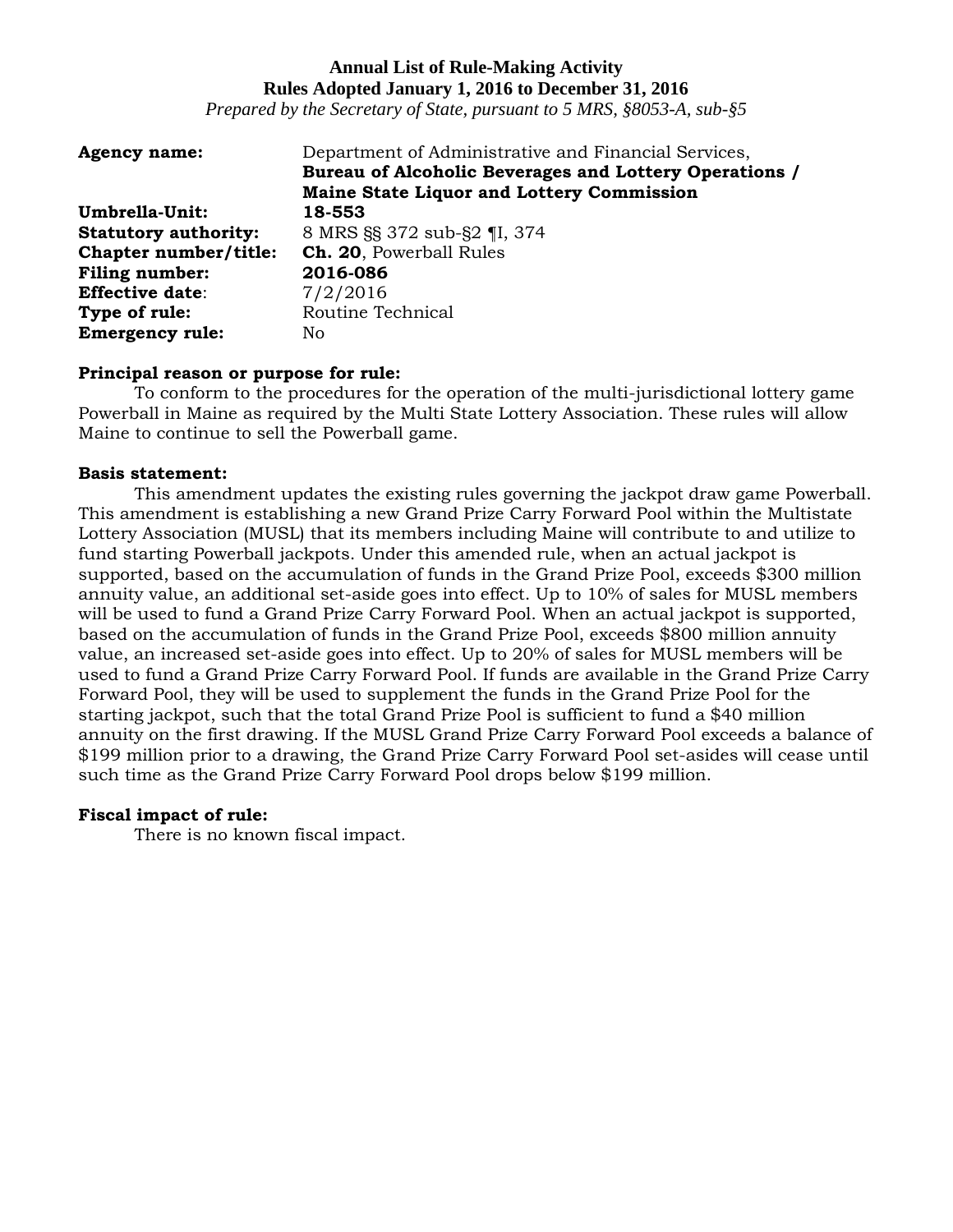*Prepared by the Secretary of State, pursuant to 5 MRS, §8053-A, sub-§5*

| <b>Agency name:</b>         | Department of Administrative and Financial Services,<br>Bureau of Alcoholic Beverages and Lottery Operations /<br><b>Maine State Liquor and Lottery Commission</b> |
|-----------------------------|--------------------------------------------------------------------------------------------------------------------------------------------------------------------|
| Umbrella-Unit:              | 18-553                                                                                                                                                             |
| <b>Statutory authority:</b> | 8 MRS §§ 372 sub-§2 ¶I, 374                                                                                                                                        |
| Chapter number/title:       | Ch. 20, Powerball Rules                                                                                                                                            |
| <b>Filing number:</b>       | 2016-207                                                                                                                                                           |
| <b>Effective date:</b>      | 12/5/2016                                                                                                                                                          |
| Type of rule:               | Routine Technical                                                                                                                                                  |
| <b>Emergency rule:</b>      | No.                                                                                                                                                                |

### **Principal reason or purpose for rule:**

To conform to the procedures for the operation of the multi-jurisdictional lottery game Powerball in Maine as required by the Multi State Lottery Association. These rules will allow Maine to continue to sell the Powerball game.

### **Basis statement:**

This amendment updates the existing rules governing the jackpot draw game Powerball. This amendment makes technical changes on procedures dealing with payment of pari-mutuel prizes. This amendment also makes other non-technical changes to clarify language, fix cross references and fix typographical errors. The changes do not impact the way the game is played by consumers or sold by lottery retailers.

### **Fiscal impact of rule:**

There is no known fiscal impact.